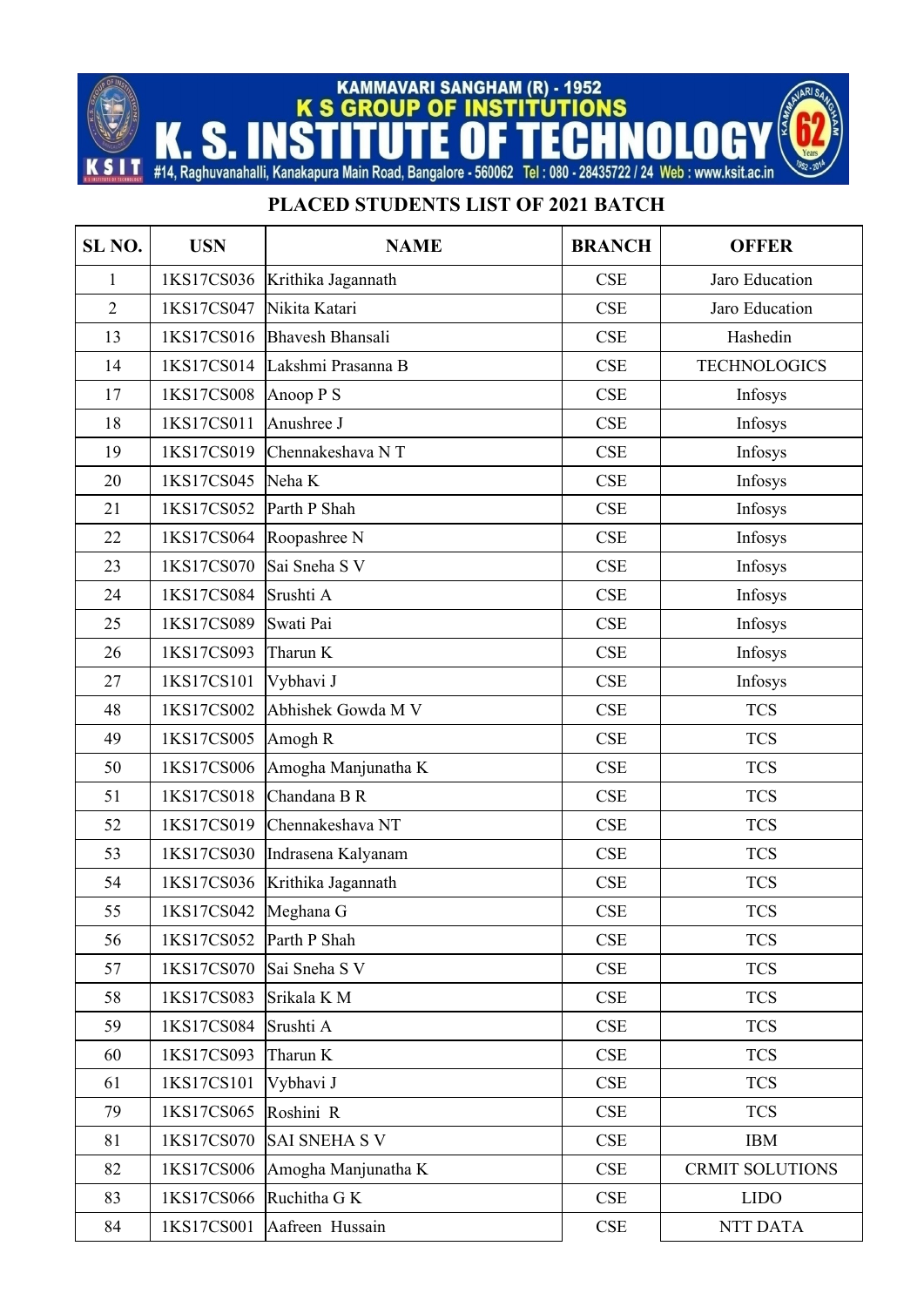| SL <sub>NO.</sub> | <b>USN</b> | <b>NAME</b>             | <b>BRANCH</b> | <b>OFFER</b>           |
|-------------------|------------|-------------------------|---------------|------------------------|
| 85                | 1KS17CS003 | Akshatha Ramesh         | CSE           | <b>NTT DATA</b>        |
| 86                | 1KS17CS004 | Akshitha BS             | <b>CSE</b>    | <b>NTT DATA</b>        |
| 87                | 1KS17CS017 | Chaitra Sharanayya      | CSE           | <b>NTT DATA</b>        |
| 88                | 1KS17CS019 | Chennakeshava NT        | CSE           | <b>NTT DATA</b>        |
| 89                | 1KS17CS030 | Indrasena Kalyanam      | CSE           | <b>NTT DATA</b>        |
| 90                | 1KS17CS036 | Krithika Jagannath      | <b>CSE</b>    | <b>NTT DATA</b>        |
| 91                | 1KS17CS041 | Meghana CV              | CSE           | NTT DATA               |
| 92                | 1KS17CS042 | Meghana G               | CSE           | NTT DATA               |
| 93                | 1KS17CS051 | P Kishore               | CSE           | <b>NTT DATA</b>        |
| 94                | 1KS17CS052 | Parth P Shah            | CSE           | <b>NTT DATA</b>        |
| 95                | 1KS17CS056 | Prashanth K Reddy       | CSE           | <b>NTT DATA</b>        |
| 96                | 1KS17CS055 | Pooja R                 | CSE           | <b>NTT DATA</b>        |
| 97                | 1KS17CS061 | Rakshith R              | CSE           | <b>NTT DATA</b>        |
| 98                | 1KS17CS064 | Roopashree N            | CSE           | <b>NTT DATA</b>        |
| 99                | 1KS17CS065 | Roshini R               | CSE           | <b>NTT DATA</b>        |
| 100               | 1KS17CS066 | Ruchitha GK             | CSE           | <b>NTT DATA</b>        |
| 101               | 1KS17CS075 | Shashank Shet K         | CSE           | <b>NTT DATA</b>        |
| 102               | 1KS17CS079 | Sindhu M                | <b>CSE</b>    | <b>NTT DATA</b>        |
| 103               | 1KS17CS081 | Spoorthi Ranganath      | CSE           | <b>NTT DATA</b>        |
| 104               | 1KS17CS086 | Supreetha R Kashyap     | CSE           | <b>NTT DATA</b>        |
| 105               | 1KS17CS092 | Tejas CS                | CSE           | NTT DATA               |
| 117               | 1KS17CS075 | <b>SHASHANK SHET</b>    | CSE           | <b>VIRTUSA</b>         |
| 118               | 1KS17CS013 | ASHISH K AMAR           | CSE           | <b>DESK NINE</b>       |
| 120               | 1KS17CS010 | <b>ANUSHA A G</b>       | CSE           | <b>AVAALI SOLUTION</b> |
| 121               | 1KS17CS014 | LAKSHMI PRASANNA B      | CSE           | <b>AVAALI SOLUTION</b> |
| 122               | 1KS17CS022 | Deepika SH              | CSE           | <b>AVAALI SOLUTION</b> |
| 123               | 1KS17CS033 | <b>KARTHIK T C</b>      | CSE           | <b>AVAALI SOLUTION</b> |
| 124               | 1KS17CS049 | NITISH KUMAR GUPTA      | <b>CSE</b>    | <b>AVAALI SOLUTION</b> |
| 125               | 1KS17CS095 | Varshitha S             | CSE           | <b>AVAALI SOLUTION</b> |
| 126               | 1KS17CS048 | NISHCHITHA C            | <b>CSE</b>    | <b>AVAALI SOLUTION</b> |
| 127               | 1KS17CS090 | <b>TK DHANUSHREE</b>    | CSE           | <b>AVAALI SOLUTION</b> |
| 138               | 1KS17CS046 | NIKHIL SUBRAMANYA K     | CSE           | <b>DEVTOOLS</b>        |
| 140               | 1KS17CS004 | Akshitha B S            | CSE           | Wipro                  |
| 141               | 1KS17CS008 | Anoop P S               | CSE           | Wipro                  |
| 142               | 1KS17CS019 | <b>CHENNAKESHAVA NT</b> | CSE           | Wipro                  |
| 143               | 1KS17CS046 | NIKHIL SUBRAMANYA K     | CSE           | Wipro                  |
| 144               | 1KS17CS086 | Supreetha R Kashyap     | <b>CSE</b>    | Wipro                  |
| 145               | 1KS17CS006 | Amogha Manjunatha K     | CSE           | <b>INTEGRA CONNECT</b> |
| 146               | 1KS17CS030 | Indrasena Kalyanam      | CSE           | <b>INTEGRA CONNECT</b> |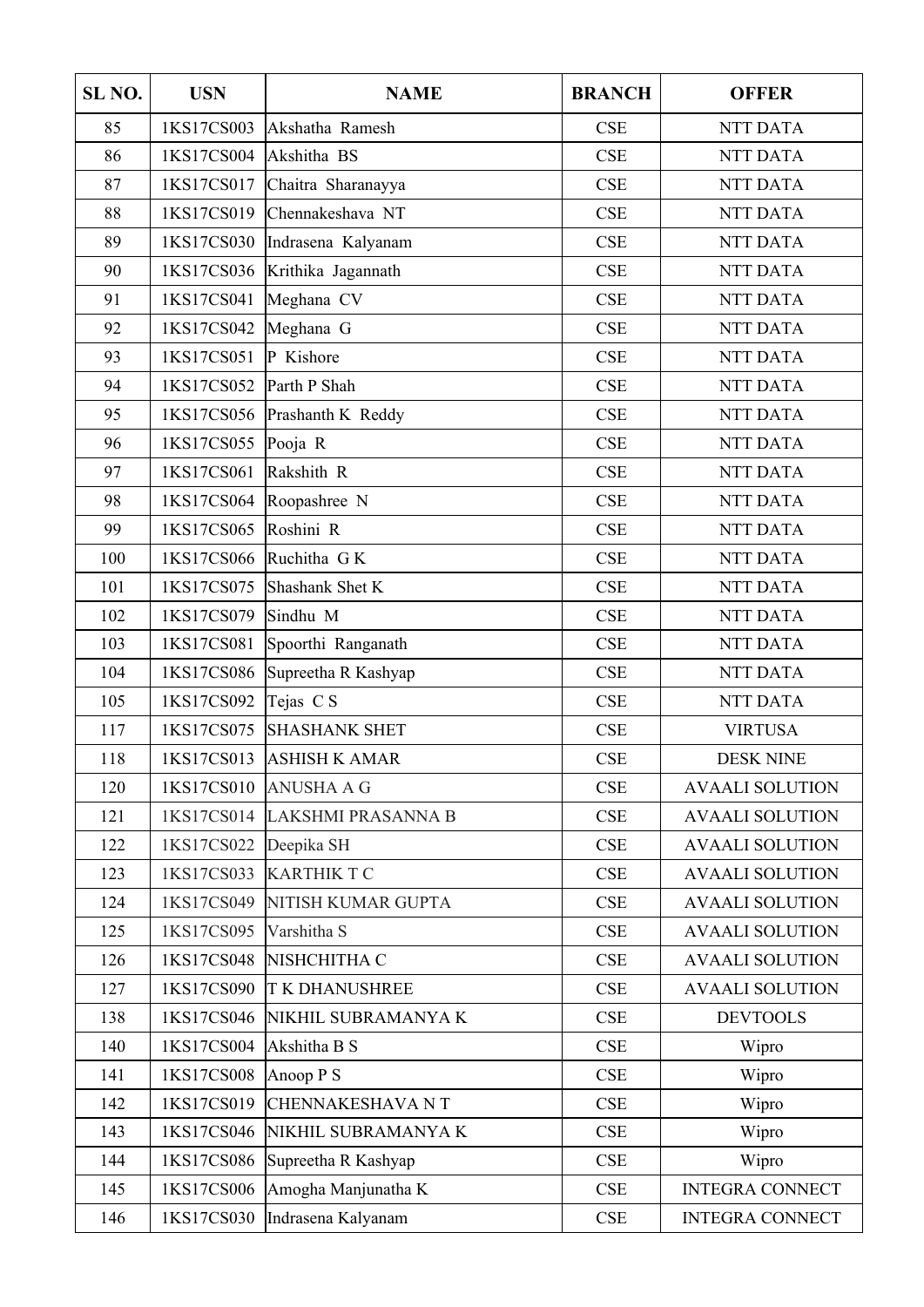| SL <sub>NO</sub> . | <b>USN</b> | <b>NAME</b>                    | <b>BRANCH</b>               | <b>OFFER</b>                       |
|--------------------|------------|--------------------------------|-----------------------------|------------------------------------|
| 147                | 1KS17CS043 | MEGHANA.G.R                    | <b>CSE</b>                  | <b>APISERO INC</b>                 |
| 148                | 1KS17CS071 | Sakshi Kumari                  | <b>CSE</b>                  | <b>PEOL</b><br><b>TECHNOLOGIES</b> |
| 149                | 1KS17CS029 | HARSHITHA V                    | CSE                         |                                    |
| 150                | 1KS17CS038 | <b>LOKESH B M</b>              | CSE                         | <b>QUINNOX</b>                     |
| 151                | 1KS17CS043 | MEGHANA.G.R                    | <b>CSE</b>                  | <b>QUINNOX</b>                     |
| 152                | 1KS17CS071 | Sakshi Kumari                  | <b>CSE</b>                  | <b>QUINNOX</b>                     |
| 153                | 1KS17CS001 | Aafreen Hussain                | CSE                         | <b>ACCENTURE</b>                   |
| 154                | 1KS17CS004 | Akshitha B S                   | CSE                         | <b>ACCENTURE</b>                   |
| 155                | 1KS17CS006 | Amogha Manjunatha K            | <b>CSE</b>                  | <b>ACCENTURE</b>                   |
| 156                | 1KS17CS007 | <b>AMRUTHA V DESHPANDE</b>     | CSE                         | <b>ACCENTURE</b>                   |
| 157                | 1KS17CS008 | Anoop $P S$                    | <b>CSE</b>                  | <b>ACCENTURE</b>                   |
| 158                | 1KS17CS014 | LAKSHMI PRASANNA B             | <b>CSE</b>                  | <b>ACCENTURE</b>                   |
| 159                | 1KS17CS018 | <b>CHANDANA B R</b>            | CSE                         | <b>ACCENTURE</b>                   |
| 160                | 1KS17CS021 | <b>DEEKSHITHA R</b>            | CSE                         | <b>ACCENTURE</b>                   |
| 161                | 1KS17CS025 | GANESH MAUDGHALYA H G          | <b>CSE</b>                  | <b>ACCENTURE</b>                   |
| 162                | 1KS17CS035 | <b>KEERTHIN</b>                | CSE                         | <b>ACCENTURE</b>                   |
| 163                | 1KS17CS043 | MEGHANA.G.R                    | CSE                         | <b>ACCENTURE</b>                   |
| 164                | 1KS17CS044 | MOUNIKA M K L                  | <b>CSE</b>                  | <b>ACCENTURE</b>                   |
| 165                | 1KS17CS053 | PAVANI.M                       | <b>CSE</b>                  | <b>ACCENTURE</b>                   |
| 166                | 1KS17CS064 | Roopashree N                   | <b>CSE</b>                  | <b>ACCENTURE</b>                   |
| 167                | 1KS17CS071 | Sakshi Kumari                  | <b>CSE</b>                  | <b>ACCENTURE</b>                   |
| 168                | 1KS17CS086 | <b>SUPREETHA R KASHYAP</b>     | CSE                         | <b>ACCENTURE</b>                   |
| 174                |            | 1KS17CS006 Amogha Manjunatha K | <b>CSE</b>                  | <b>ACCENTURE</b>                   |
| 175                | 1KS17CS049 | NITISH KUMAR GUPTA             | CSE                         | <b>ACCENTURE</b>                   |
| 176                | 1KS17CS102 | shriraksha s kanago            | CSE                         | <b>ACCENTURE</b>                   |
| 177                | 1KS17CS081 | Spoorthi R                     | CSE                         | <b>ACCENTURE</b>                   |
| 182                | 1KS17CS002 | Abhishek Gowda                 | CSE                         | <b>FIS</b>                         |
| 183                | 1KS17CS018 | Chandana B R                   | CSE                         | <b>FIS</b>                         |
| 184                | 1KS17CS061 | Rakshith R                     | CSE                         | <b>FIS</b>                         |
| 185                | 1KS17CS066 | Ruchitha G K                   | <b>CSE</b>                  | <b>FIS</b>                         |
| 186                | 1KS17CS093 | <b>THARUNK</b>                 | CSE                         | <b>FIS</b>                         |
| 187                | 1KS17CS041 | Meghana CV                     | CSE                         | <b>FIS</b>                         |
| 188                | 1KS17CS027 | <b>H PRIYANKA</b>              | CSE                         | Capgemini                          |
| 189                | 1KS17CS044 | MOUNIKA M K L                  | CSE                         | Capgemini                          |
| 190                | 1KS17CS066 | Ruchitha G K                   | CSE                         | Capgemini                          |
| 191                | 1KS17CS081 | Spoorthi R                     | CSE                         | Capgemini                          |
| 195                | 1KS17CS006 | Amogha Manjunatha K            | $\ensuremath{\mathsf{CSE}}$ | Capgemini                          |
| 197                | 1KS17CS052 | Parth P Shah                   | CSE                         | <b>UNIPHORE</b>                    |
| 198                | 1KS17CS101 | VYBHAVI J                      | CSE                         | <b>UNIPHORE</b>                    |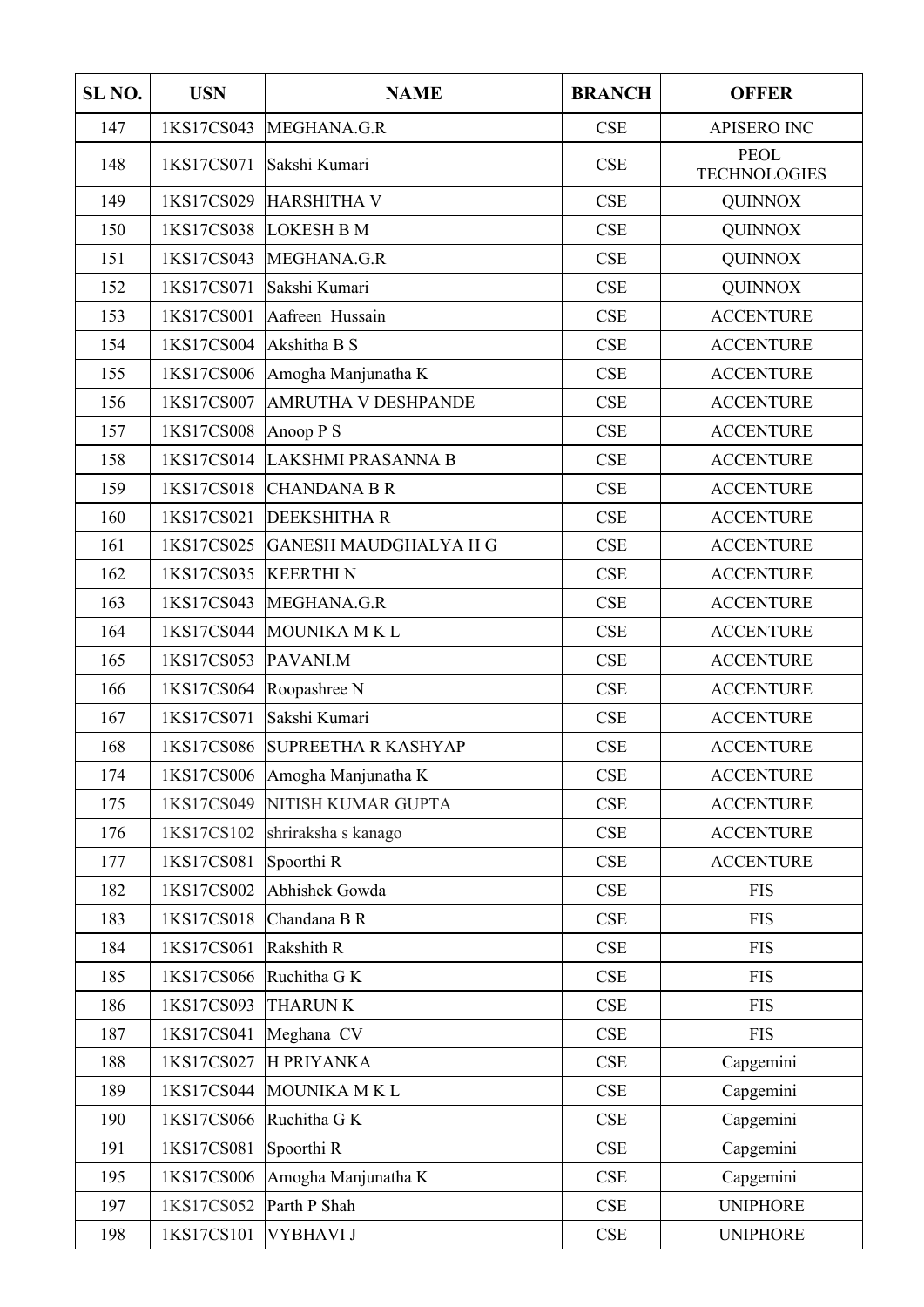| SL <sub>NO.</sub> | <b>USN</b> | <b>NAME</b>           | <b>BRANCH</b>           | <b>OFFER</b>        |  |
|-------------------|------------|-----------------------|-------------------------|---------------------|--|
| 199               | 1KS17CS005 | Amogh R               | <b>MIND TREE</b><br>CSE |                     |  |
| 200               | 1KS17CS046 | NIKHIL SUBRAMANYA K   | <b>CSE</b>              |                     |  |
| 201               | 1KS17CS055 | POOJA.R               | CSE                     | <b>MIND TREE</b>    |  |
| 204               | 1KS17CS075 | Shashank Shet K       | CSE                     | <b>MIND TREE</b>    |  |
| 205               | 1KS17CS001 | Aafreen Hussain       | CSE                     | <b>KPMG</b>         |  |
| 206               | 1KS17CS011 | Anushree              | CSE                     | <b>KPMG</b>         |  |
| 207               | 1KS17CS017 | Chaitra               | CSE                     | <b>KPMG</b>         |  |
| 208               | 1KS17CS047 | Nikita Katari         | CSE                     | <b>KPMG</b>         |  |
| 209               | 1KS17CS052 | Parth P Shah          | CSE                     | <b>KPMG</b>         |  |
| 210               | 1KS17CS055 | Pooja R               | CSE                     | <b>KPMG</b>         |  |
| 211               | 1KS17CS075 | Shashank Shet K       | CSE                     | <b>KPMG</b>         |  |
| 212               | 1KS17CS081 | Spoorthi Ranganath    | CSE                     | <b>KPMG</b>         |  |
| 213               | 1KS17CS089 | Swati Pai             | CSE                     | <b>KPMG</b>         |  |
| 214               | 1KS17CS090 | <b>TK DHANUSHREE</b>  | CSE                     | <b>KPMG</b>         |  |
| 215               | 1KS17CS092 | <b>TEJAS C S</b>      | <b>CSE</b>              | <b>KPMG</b>         |  |
| 224               | 1KS17CS048 | NISHCHITHA C          | CSE                     | <b>SUBSCRIBEIT</b>  |  |
| 225               | 1KS17CS050 | Nydile G $R$          | CSE                     | <b>SUBSCRIBEIT</b>  |  |
| 226               | 1KS17CS069 | SAI KUMAR L S         | <b>CSE</b>              | <b>SUBSCRIBEIT</b>  |  |
| 227               | 1KS17CS100 | <b>VISHAL M S</b>     | CSE                     | <b>SUBSCRIBEIT</b>  |  |
| 229               | 1KS17CS048 | NISHCHITHA C          | CSE                     | <b>VERZEO</b>       |  |
| 235               | 1KS17CS014 | LAKSHMI PRASANNA B    | CSE                     | <b>IBM</b>          |  |
| 249               | 1KS17CS071 | Sakshi Kumari         | CSE                     | <b>MICROCHIP</b>    |  |
| 250               | 1KS17EC050 | M Sirisha             | <b>ECE</b>              | <b>IT WEB WORLD</b> |  |
| 251               | 1KS17CS026 | <b>GAUTHAM C R</b>    | CSE                     | <b>CERNER</b>       |  |
| 252               | 1KS17CS033 | <b>KARTHIK T C</b>    | <b>CSE</b>              | <b>CERNER</b>       |  |
| 253               | 1KS17CS036 | Krithika Jagannath    | CSE                     | <b>DELL</b>         |  |
| 254               | 1KS17CS013 | ASHISH K AMAR         | CSE                     | <b>CELSTREAM</b>    |  |
| 255               | 1KS17CS019 | Chennakeshava NT      | <b>CSE</b>              | <b>BRILLIO</b>      |  |
| 256               | 1KS17CS038 | <b>LOKESH B M</b>     | <b>CSE</b>              | <b>BRILLIO</b>      |  |
| 257               | 1KS17CS013 | <b>ASHISH K AMAR</b>  | CSE                     | <b>BRILLIO</b>      |  |
| 259               | 1KS17CS038 | LOKESH B M            | <b>CSE</b>              | <b>COGNIZANT</b>    |  |
| 260               | 1KS17CS081 | Spoorthi Ranganath    | CSE                     | <b>COGNIZANT</b>    |  |
| 261               | 1KS17CS085 | SUJANA G N            | <b>CSE</b>              | COGNIZANT           |  |
| 262               | 1KS17CS044 | MOUNIKA MKL           | <b>CSE</b>              | COGNIZANT           |  |
| 271               | 1KS17CS051 | Kishore P             | <b>CSE</b>              | SONATA SOFTWARE     |  |
| 273               | 1KS17CS044 | MOUNIKA M K L         | CSE                     | SONATA SOFTWARE     |  |
| 275               | 1KS17CS033 | <b>KARTHIK T C</b>    | <b>CSE</b>              | <b>HAUWEI</b>       |  |
| 278               | 1KS17CS099 | VINAY RAMARAO BIRADAR | CSE                     | SONATA SOFTWARE     |  |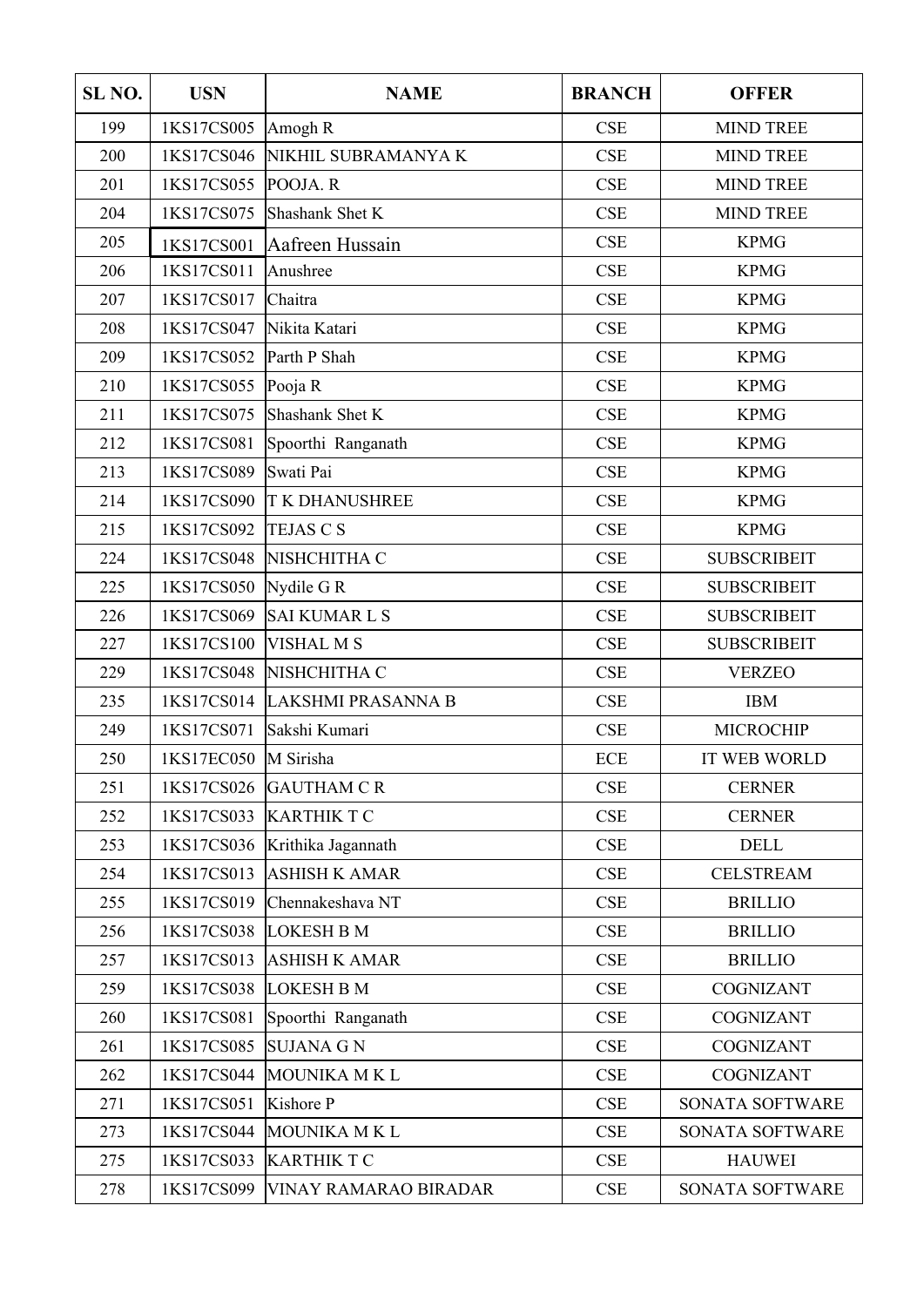## #14, Raghuvanahalli, Kanakapura Main Road, Bangalore - 560062 Tel: 080 - 28435722 / 24 Web: www.ksit.ac.in **SALARY DETAILS - 2021**

T

KAMMAVARI SANGHAM (R) - 1952<br>K S GROUP OF INSTITUTIONS

| S.No                    | <b>Name of Company</b>            | <b>Company Logo</b>                       | <b>No of Students</b><br><b>Placed</b> | <b>Salary</b><br>Package |
|-------------------------|-----------------------------------|-------------------------------------------|----------------------------------------|--------------------------|
| $\mathbf{1}$            | <b>NTT DATA</b>                   | NTT Data                                  | 33                                     | 3.25 LPA                 |
| $\overline{2}$          | <b>INFOSYS</b>                    | <b>Infosys</b>                            | 31                                     | 3.60 LPA                 |
| $\overline{\mathbf{3}}$ | <b>TCS</b>                        | <b>TATA CONSULTANCY SERVICES</b>          | 33                                     | 3.96 LPA                 |
| 4                       | <b>ACCENTURE</b>                  | accenture<br>High performance. Delivered. | 27                                     | <b>4.50 LPA</b>          |
| 5                       | <b>AVAALI</b><br><b>SOLUTIONS</b> | $\alpha$ Vaq/j                            | 18                                     | 3.00 LPA                 |
| 6                       | <b>KPMG</b>                       | КРМС                                      | 17                                     | 5.00 LPA                 |
| $\overline{7}$          | <b>GARUDA</b><br><b>AEROSPACE</b> | Garuda Aerospace (P) Ltd                  | 13                                     | <b>1.80 LPA</b>          |
| 8                       | <b>JARO</b><br><b>EDUCATION</b>   | <i>jaro</i><br>™education                 | 12                                     | <b>6.60 LPA</b>          |
| 9                       | <b>CAPGEMINI</b>                  | Capgemini                                 | 9                                      | 3.80 LPA                 |
| 10                      | <b>FIS</b>                        | $\overline{\phantom{a}}$                  | 6                                      | 5.00 LPA                 |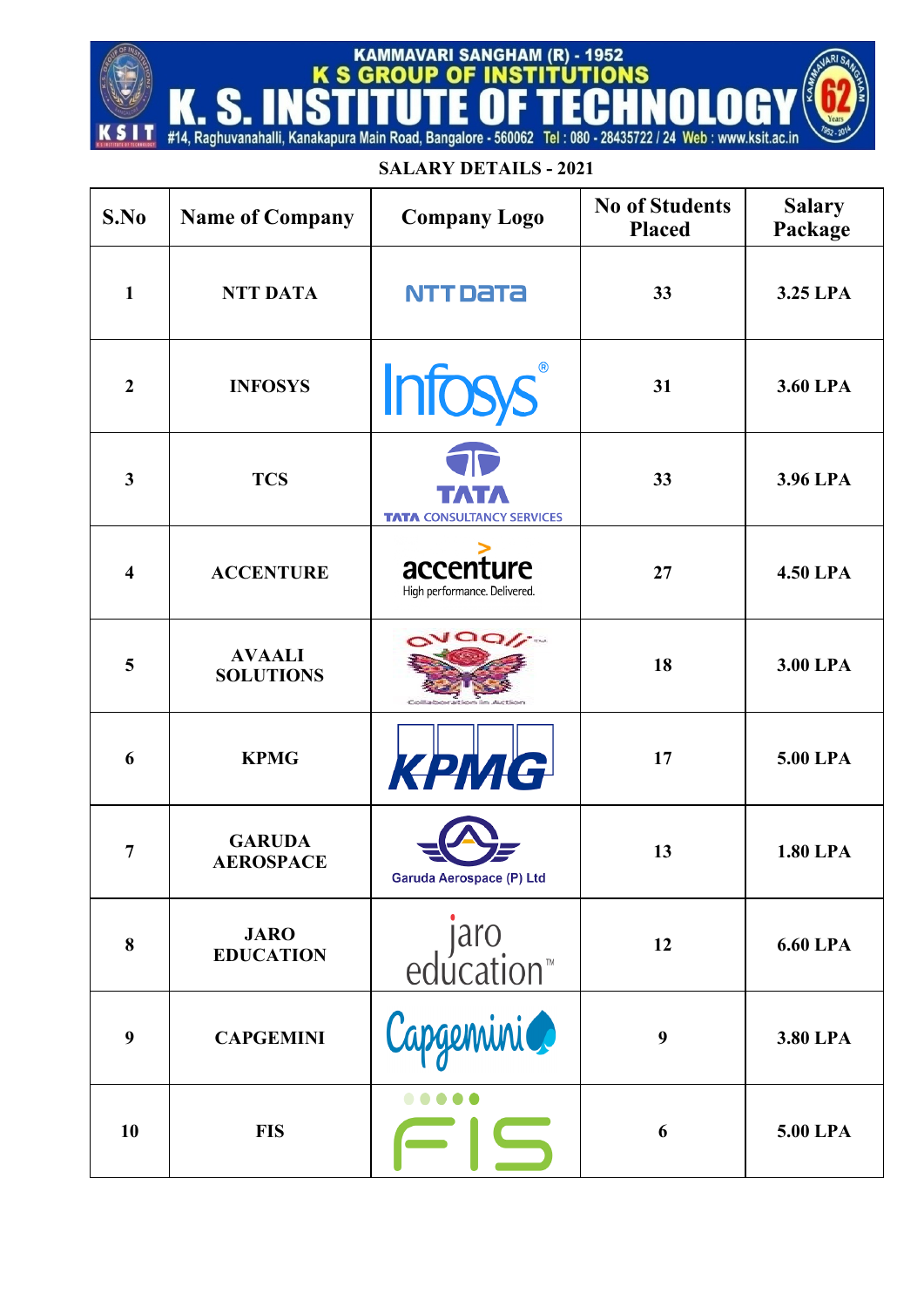| 11 | <b>WIPRO</b>                     | wipro                                                   | 6                       | 3.50 LPA        |
|----|----------------------------------|---------------------------------------------------------|-------------------------|-----------------|
| 12 | <b>MIND TREE</b>                 | Mindtree                                                | 5                       | <b>4.00 LPA</b> |
| 13 | <b>SUBSCRIBEIT</b>               | <b>SubscribeIT</b>                                      | 4                       | <b>4.00 LPA</b> |
| 14 | <b>QUINNOX</b>                   | <b>Ournnox</b>                                          | $\overline{\mathbf{4}}$ | 3.50 LPA        |
| 15 | <b>VERZEO</b>                    | <b>Verzeo</b><br>learn here lead anywhere               | $\overline{\mathbf{4}}$ | 3.00 LPA        |
| 16 | <b>TECHNOLOGICS</b>              | Technologics<br>Diverse Technology   Seamless Integrity | 3                       | <b>2.14 LPA</b> |
| 17 | <b>BRILLIO</b>                   | <b>brillio</b>                                          | $\mathbf{3}$            | <b>4.50 LPA</b> |
| 18 | <b>CERNER</b>                    | <b>Cerner</b>                                           | $\overline{2}$          | 5.78 LPA        |
| 19 | <b>DEVTOOLS</b>                  | $\det_{\mathit{accelerating IT}}$                       | $\overline{2}$          | 3.00 LPA        |
| 20 | <b>UNIPHORE</b>                  | uniphore <i>ww</i>                                      | $\overline{2}$          | <b>4.50 LPA</b> |
| 21 | <b>INTEGRA</b><br><b>CONNECT</b> | <b>O</b> IntegraConnect                                 | $\overline{2}$          | <b>7.50 LPA</b> |
| 22 | <b>INTELLIPAAT</b>               | <i><b>AntelliPaat</b></i>                               | $\overline{2}$          | 5.06 LPA        |
| 23 | <b>DESK NINE</b>                 | LegalDesk.com<br>Do-It-Yourself Legal                   | $\mathbf{1}$            | 3.00 LPA        |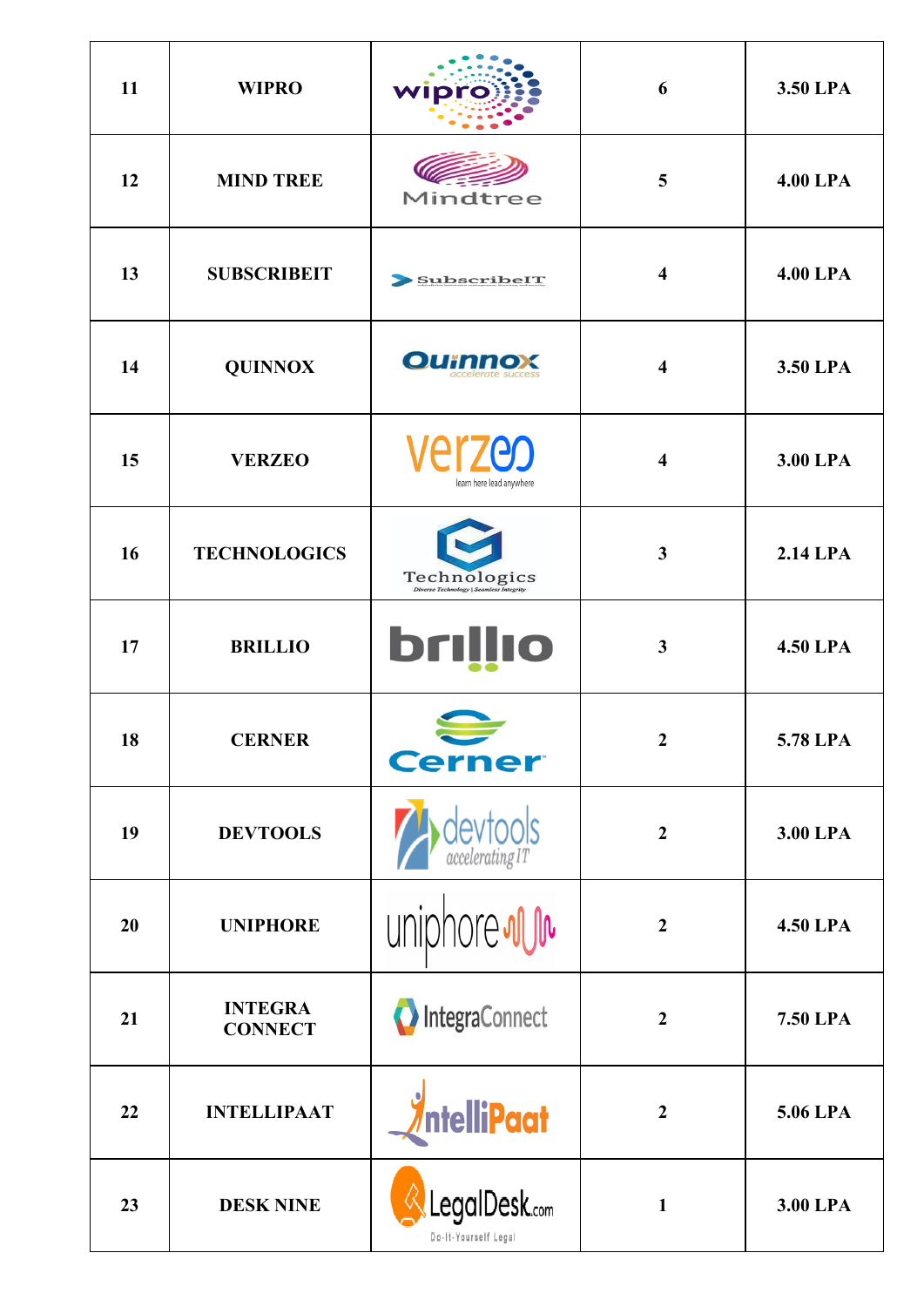| 24 | <b>EMBTECH</b><br><b>INNOVA</b>                  | EMB TECH<br><i><b>INNOVA</b></i>                   | $\mathbf{1}$   | 3.00 LPA        |
|----|--------------------------------------------------|----------------------------------------------------|----------------|-----------------|
| 25 | <b>HASHEDIN</b>                                  | Hashedin                                           | $\mathbf{1}$   | <b>8.00 LPA</b> |
| 26 | <b>CRMIT SOLUTIONS</b>                           | <b>Customer Success F</b>                          | $\mathbf{1}$   | 5.00 LPA        |
| 27 | <b>APISERO INC</b>                               | APLERO                                             | $\mathbf{1}$   | 5.10 LPA        |
| 28 | <b>PEOL</b><br><b>TECHNOLOGIES</b>               | <b>TM</b><br><b>EXPEDITIOUS BUSINESS SOLUTIONS</b> | $\mathbf{1}$   | 3.50 LPA        |
| 29 | <b>IBM</b>                                       |                                                    | $\mathbf{1}$   | 7.25 LPA        |
| 30 | <b>VIRTUSA</b>                                   | virtusa                                            | $\mathbf{1}$   | <b>4.00 LPA</b> |
| 31 | <b>LIDO</b>                                      | ъ.                                                 | $\overline{2}$ | 7.00 LPA        |
| 32 | <b>RUDDER ANALYTICS</b>                          | <b>RUDDER</b><br>analytics                         | $\mathbf{1}$   | <b>4.00 LPA</b> |
| 33 | <b>UFABER</b>                                    | ufaber<br>$\mathbf{G}$                             | $\mathbf{1}$   | 5.00 LPA        |
| 34 | <b>MOOLYA SOFTWARE</b><br><b>TESTING PVT LTD</b> | <testing></testing>                                | $\mathbf{1}$   | 3.00 LPA        |
| 35 | <b>MINDTREE</b>                                  | Mindtree                                           | $\mathbf{1}$   | <b>2.97 LPA</b> |
| 36 | <b>IBM</b>                                       |                                                    | $\mathbf{1}$   | 4.25 LPA        |